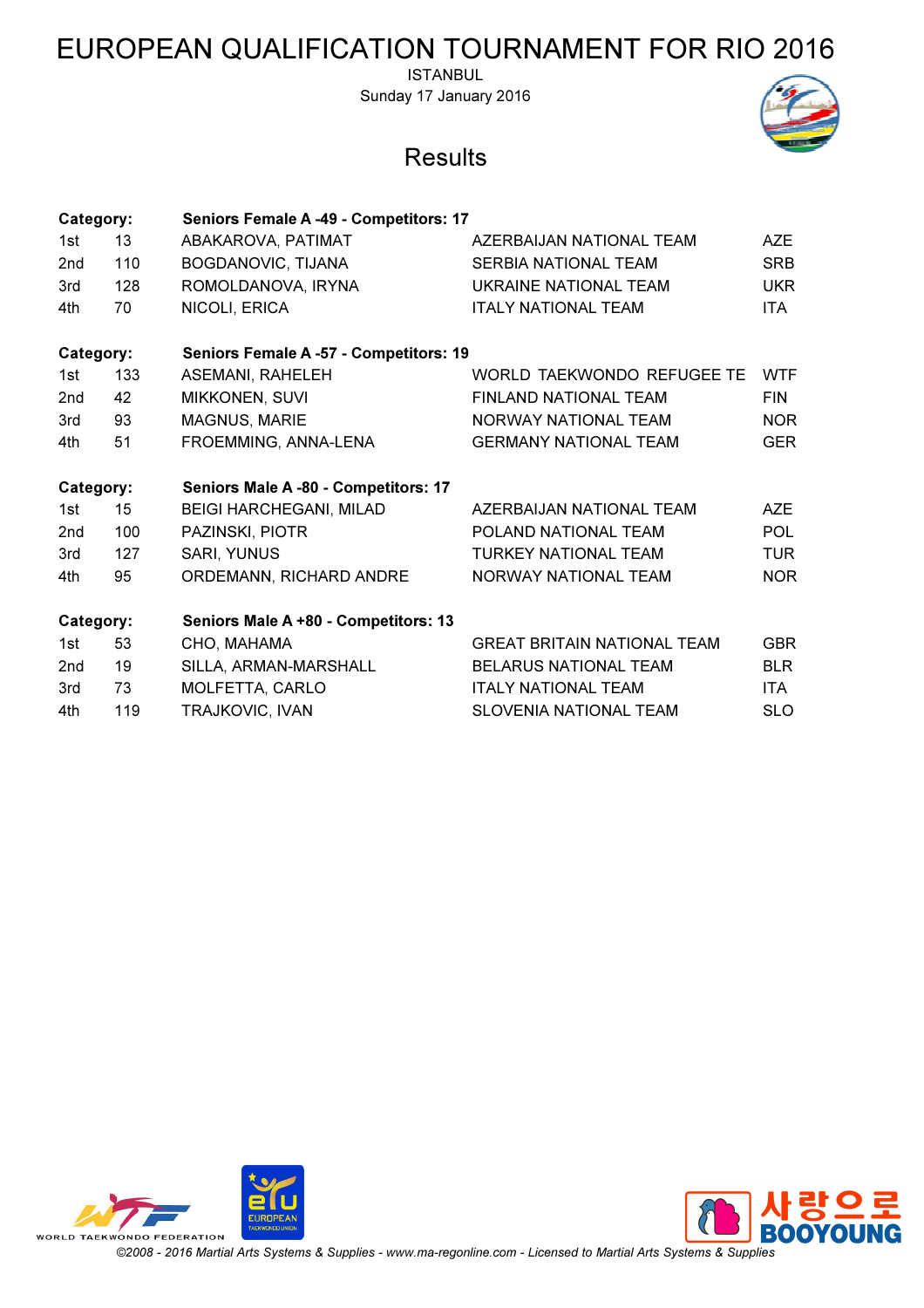Seniors Female A -49

Competitors: 17



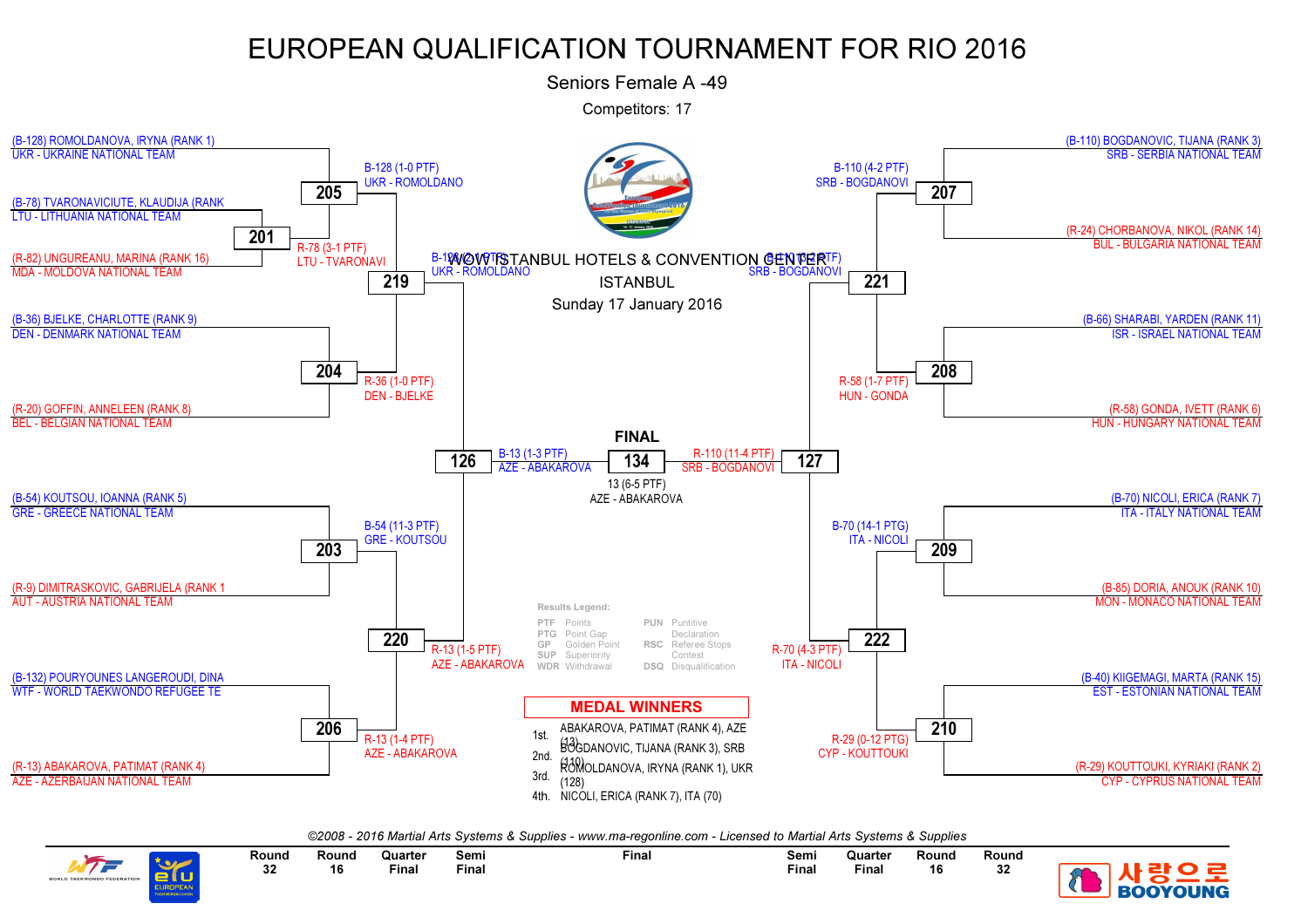

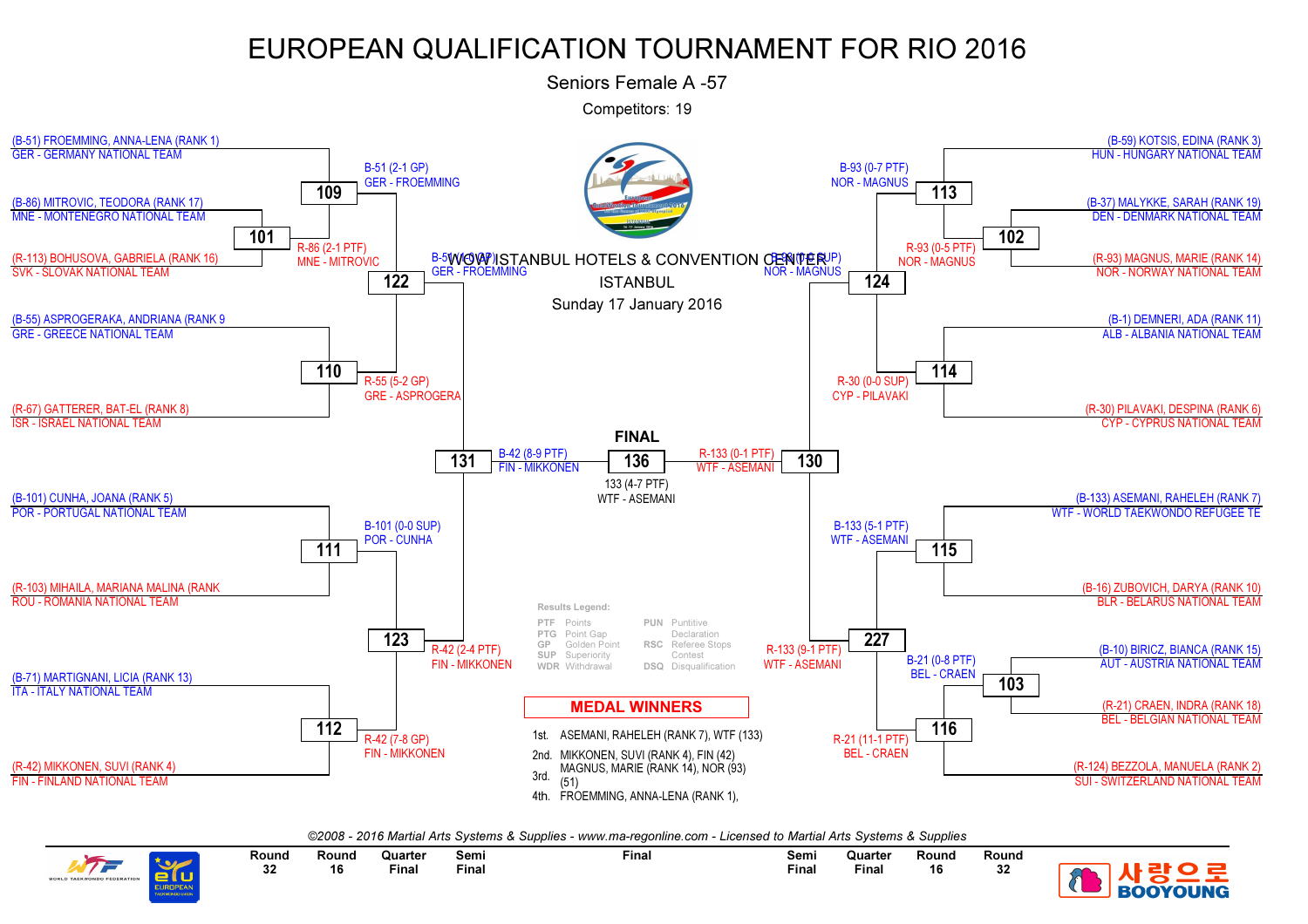Seniors Male A -80

Competitors: 17